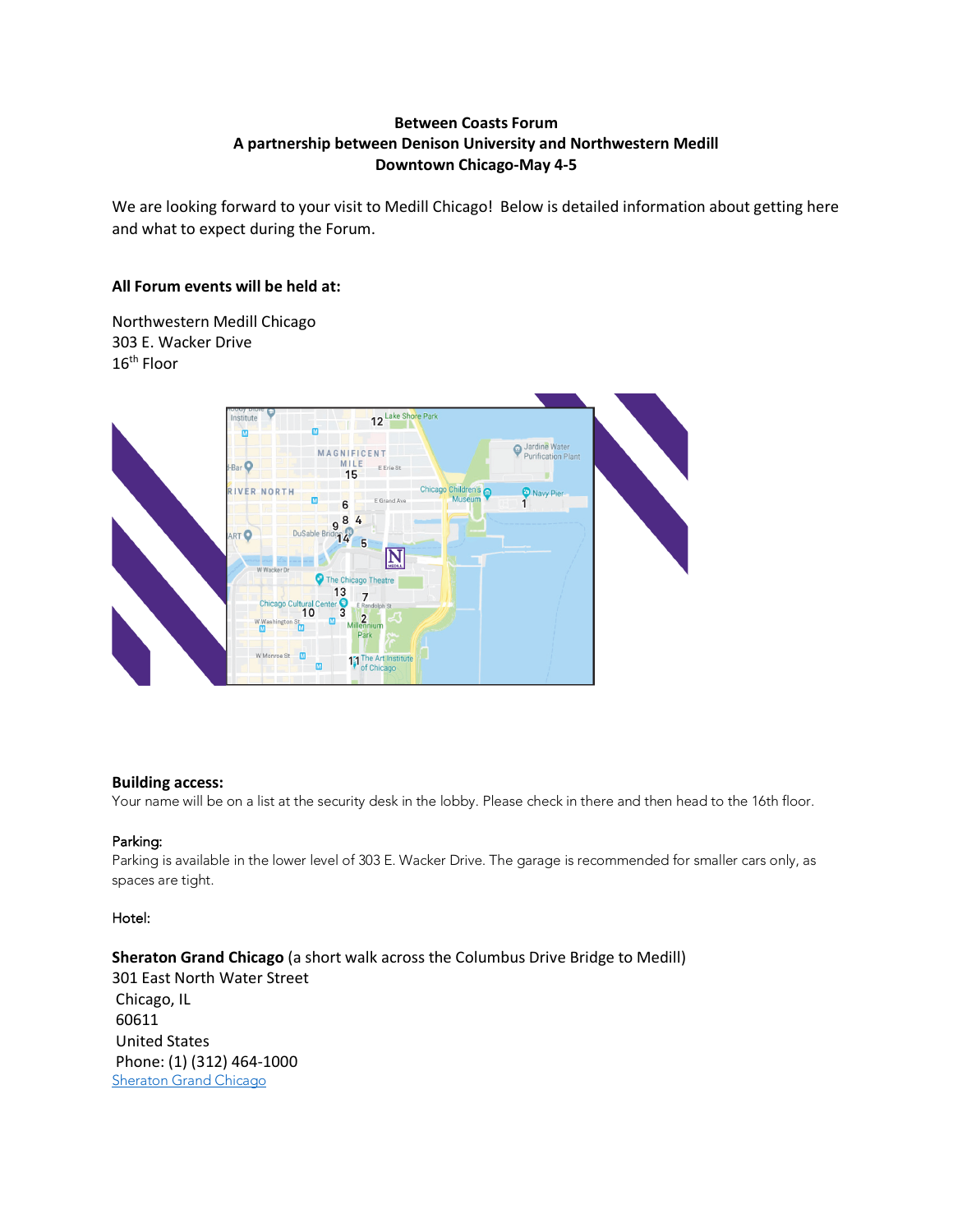# Luggage:

Luggage may be securely stored during the Conference at Medill Chicago.

### Dietary Restrictions:

 Food will be served buffet-style with options for those with dietary restrictions. Please note the signs for these options.

#### Conference Schedule:

FRIDAY

| 3:30 pm         | Welcome and Introductions-Peter Slevin and Tim Franklin                                                                                                                                                                               |
|-----------------|---------------------------------------------------------------------------------------------------------------------------------------------------------------------------------------------------------------------------------------|
| $4:00 - 5:15$   | <b>Breakout Sessions:</b>                                                                                                                                                                                                             |
|                 | 1) The Problem—and Opportunity—with Local Television News: Craig Duff and guests                                                                                                                                                      |
|                 | 2) Building Collaborations: Nick Jackson, Sam Fromartz, and Andrea Valdez                                                                                                                                                             |
| 5:30            | Cocktails                                                                                                                                                                                                                             |
| 6:30            | Dinner                                                                                                                                                                                                                                |
| 7:30            | Dessert and evening discussion—How do we cover the middle? What are we missing and<br>what are we getting? What are we making too much of? David Von Drehle, Henri Cauvin,<br>Duaa Eldeib, and Esther Honig moderated by Peter Slevin |
| <b>SATURDAY</b> |                                                                                                                                                                                                                                       |
| 8:30 am         | Continental Breakfast                                                                                                                                                                                                                 |
| $9:00 - 10:15$  | <b>Breakout Sessions 2</b>                                                                                                                                                                                                            |
|                 | 1) Rising Inequality: Meribah Knight                                                                                                                                                                                                  |
|                 | 2) Local Journalism and Freelancing: Doug Oplinger, Barry Yeoman, Renee Fox, and Jona<br>Ison                                                                                                                                         |
| 10:15-10:45     | <b>Break</b>                                                                                                                                                                                                                          |
| 10:45 - 12:00   | <b>Breakout Sessions 3</b>                                                                                                                                                                                                            |
|                 | 3) Investigative Reporting/Deep Enterprise with Alison Flowers, Mosi Secret, and Katie<br>Townsend                                                                                                                                    |
|                 | 4) Activism vs. Journalism-Elliott Woods and Erin Berger                                                                                                                                                                              |